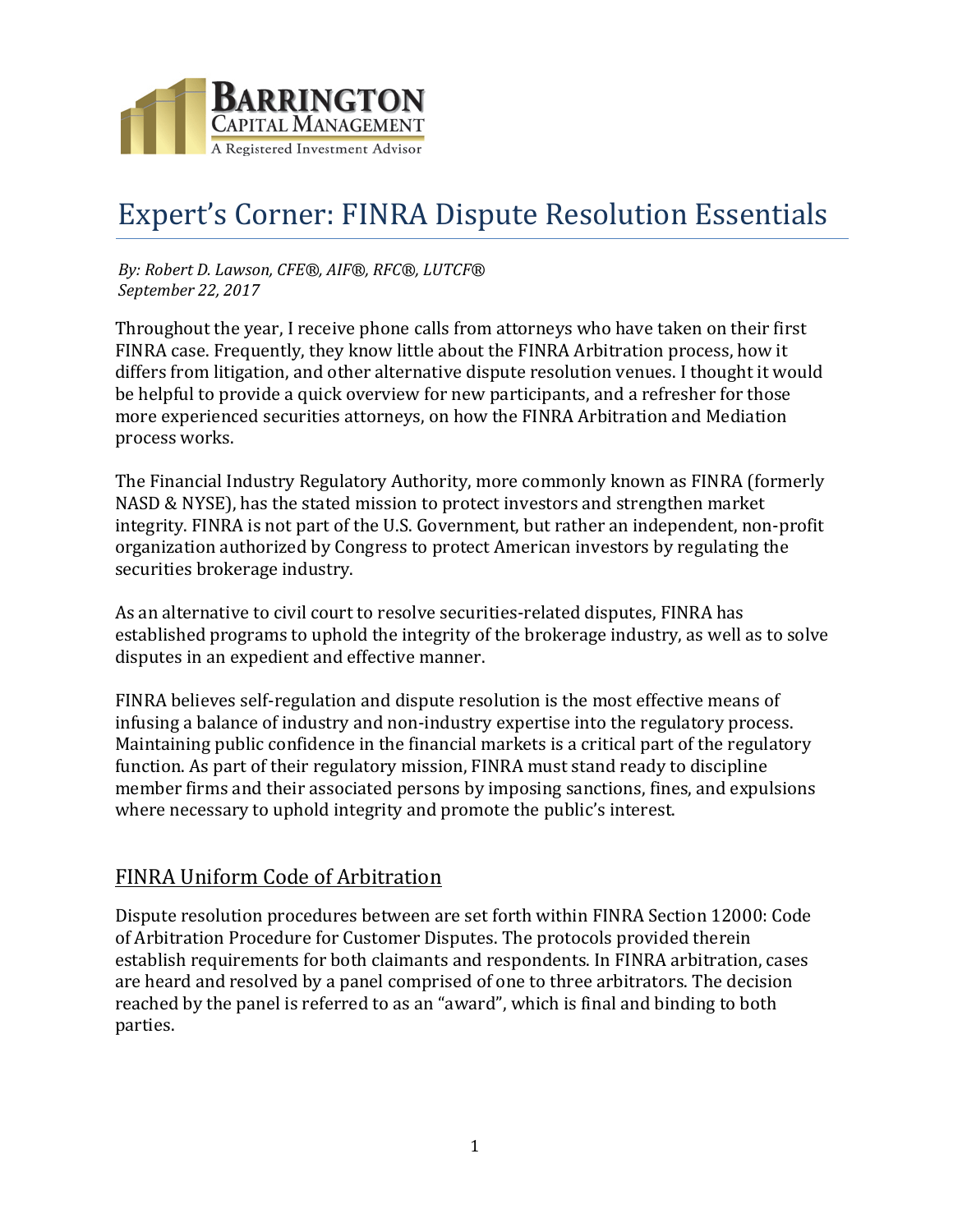## **Initiating Proceedings**

A party who believes they are entitled to an award can initiate the FINRA arbitration process by filing a Statement of Claim with FINRA via their online DR Portal. In the statement of claim, the filing party, or "claimant(s)", must describe the controversy and any FINRA or SEC rules or regulations which were violated. In addition, they may include supporting documentation and state the remedial action being sought, which is an estimate of a dollar amount of damages.

After the initial filing, the FINRA will serve a copy of the claim to the opposing party in the, known as the "respondent(s)". After receiving the statement of claim, the respondent has 45 calendar days to respond. It is important to note there is a six year statute of limitations for filing a claim for FINRA arbitration.

Respondent(s) must address the specific allegations and state their defenses. They may also file a counterclaim, if applicable. In addition, FINRA Rules state any respondent who fails to respond to a statement of claim may be prevented from presenting any contrary evidence or making any counterarguments at the arbitration hearing. After receiving the response, the claimant has 10 calendar days to provide each party a written reply.

# **Panel Selection**

FINRA arbitrators are classified as being "public" or "non-public". A non-public arbitrator is defined as a person who has been associated with the securities industry within the past five years. To the contrary, a public arbitrator is an individual with no association or engagement within the securities industry.

The composition of the arbitration panel is dependent upon the size of the claim in the dispute. For claimants seeking an award of \$100,000 or less, the panel is made up of only one arbitrator, unless the parties agree in writing to retain three arbitrators. For disputes involving more than \$100,000, a panel of three arbitrators will hear the dispute, unless both parties consent in writing to only one.

Additionally, for disputes involving less than \$50,000, there is an option available known as "Simplified Arbitration" comprised of a single arbitrator and a binding decision to be issued within 30 days. However, this type of arbitration does not include an in-person hearing to be conducted and a decision is reached only after the arbitrator reviews of all discovery material.

FINRA uses the "Neutral List Selection System" (NLSS) to appoint arbitrator(s) to a case. This computer algorithm generates a list of arbitrators at random. For investor disputes under \$100,000, a list of ten arbitrators is provided. For cases in excess of \$100,000, the parties receive three lists: 10 chair-qualified public arbitrators, 15 public arbitrators, and 10 non-public arbitrators.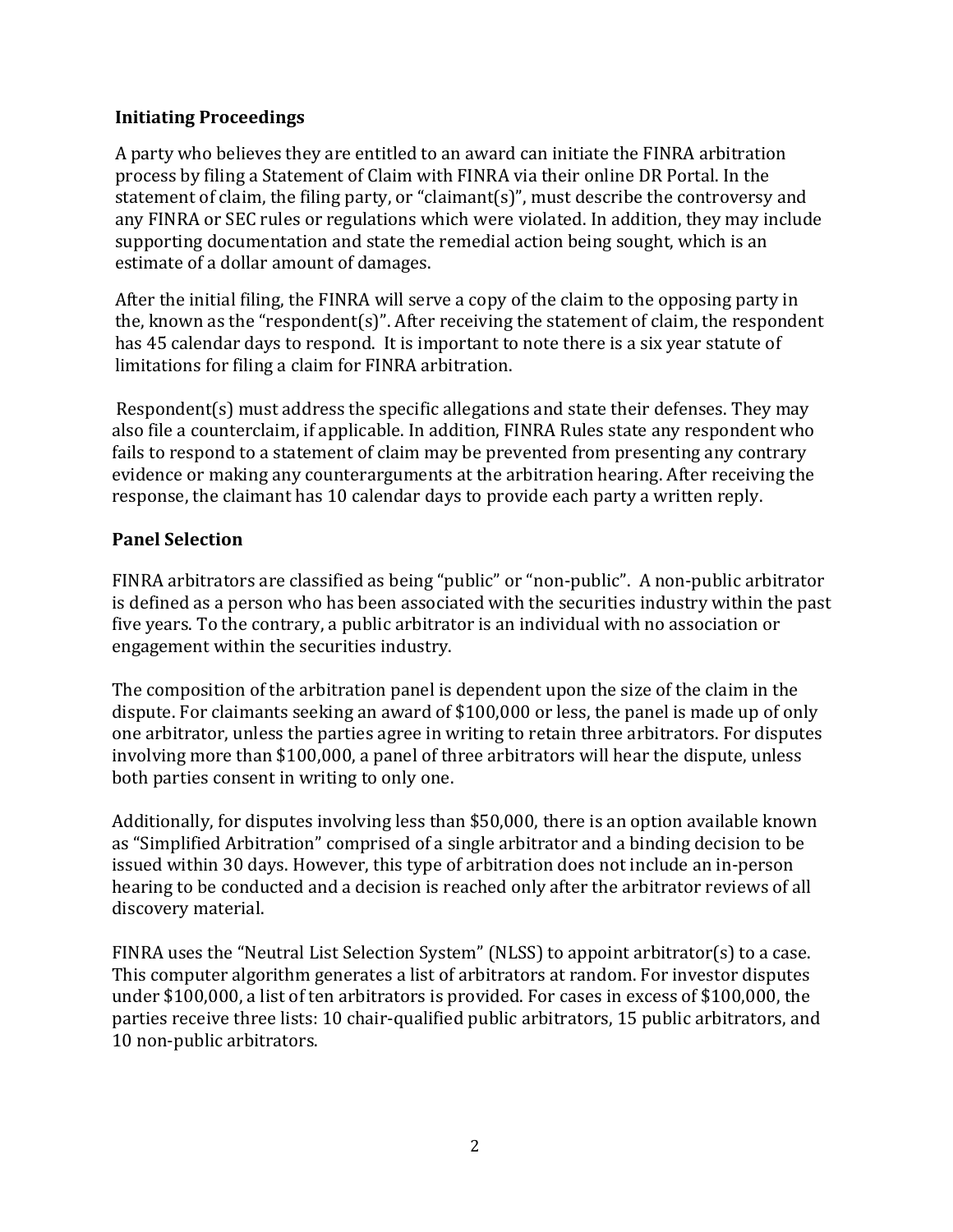# **Panel Rulings**

Generally, it may take up to 16 months from the initial filing of the Statement of Claim until a final decision is determined by the arbitrator(s). After a majority decision has been made by the panel, or at the sole decision in of a single arbitrator, the panel will issue the ruling on the claim.

Additionally, the panel may issue sanctions against the offending party in conjunction to damage reparations to further curtail against repeat offenses. All rulings are binding, meaning that failure to honor an award is a violation of FINRA rules, which may result in further sanctions or disbarment from the organization and the securities industry. All monetary damages must be paid within 30 days of the panel's decision date.

## **FINRA Discovery Procedures**

A familiarity with FINRA's discovery process is essential in arbitration proceedings, as this understanding allows parties to obtain key information and evidence to support or defend their case.

The FINRA arbitration process has specific time periods for initial and subsequent discovery. Here, parties are able to request key case information maintained by the opposing party to support claims made in the dispute. FINRA's code of arbitration states specific requirements for discovery requests as well as obligations of involved parties to furnish requests, and generally emphasize the principals of cooperation and expedience.

## *Rule 13505: Cooperation of Parties in Discovery*

*"The parties must cooperate to the fullest extent practicable in the exchange of documents and information to expedite the arbitration."*

Rule 13505 describes the core of FINRA's policy in regard to arbitration and discovery requests. The main point of this rule is the emphasis on cooperation, and is a stance that FINRA strongly maintains throughout the entire arbitration process.

## *Rule 13506: Discovery Requests*

From Rule 13506, not only are timelines for discovery requests revealed, but more importantly, FINRA's policies concerning the material that may be requested in discovery. Essentially, FINRA limits requested materials to be simply relevant to the case and in a non-narrative format; there are no other limitations to material that may be requested for discovery. In making requests for discovery material, FINRA places an emphasis on specificity in information requested. Generic and non-specific requests are generally not furnished by the opposing party, nor will be granted by the arbitration panel.

*"(a) Requests for Documents or Information*

 *Parties may request documents or information from any party by servinga written request directly on the party. Requests for information are*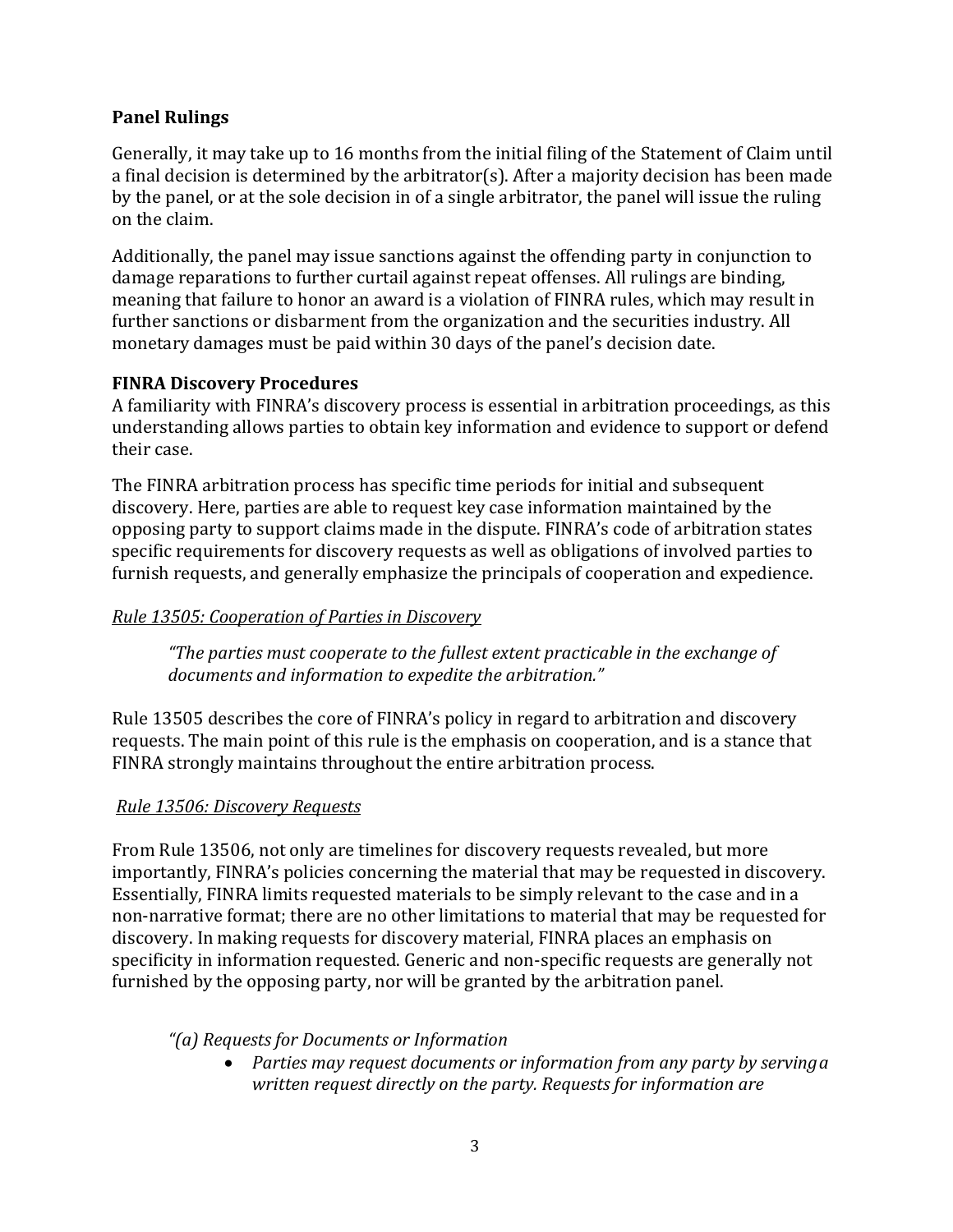*generally limited to identification of individuals, entities, and time periods related to the dispute; such requests should be reasonable in numberand not require narrative answers or fact finding. Standard interrogatories are generally not permitted in arbitration.*

## *(b) Making Discovery Requests*

- *Discovery requests may be served:*
	- o *On the claimant, or any respondent named in the initial statementof claim, 45 days or more after the Director serves the statement of claim; and*
	- o *On any party subsequently added to the arbitration, 45 days ormore after the statement of claim is served on that party.*

*At the same time, the party must serve copies of the request on all other parties. Any request for documents or information should be specific and relate to the matter in controversy."*

## *13507: Responding to Discovery Requests*

Most importantly from Rule 13507, FINRA requires the responding party to act in "good faith" when responding to discovery requests. Good faith is the key term from this rule, as respondents are required to make a reasonable attempt to locate requested documents, and expend reasonable effort in doing so.

*"(a) Unless the parties agree otherwise, within 60 days from the date a discovery request is received, the party receiving the request must either:*

- *Produce the requested documents or information to all otherparties;*
- *Identify and explain the reason that specific requested documents or information cannot be produced within the required time, and statewhen the documents will be produced; or*
- *Object as provided in Rule 13508.*

*(b) A party must act in good faith when complying with paragraph (a) of this rule. "Good faith" means that a party must use its best efforts to produce all documents required or agreed to be produced. If a document cannot be produced in therequired time, a party must establish a reasonable timeframe to produce the document.*

*(c) If a party redacts any portion of a document prior to production, theredacted pages (or range of pages) shall be labeled"redacted*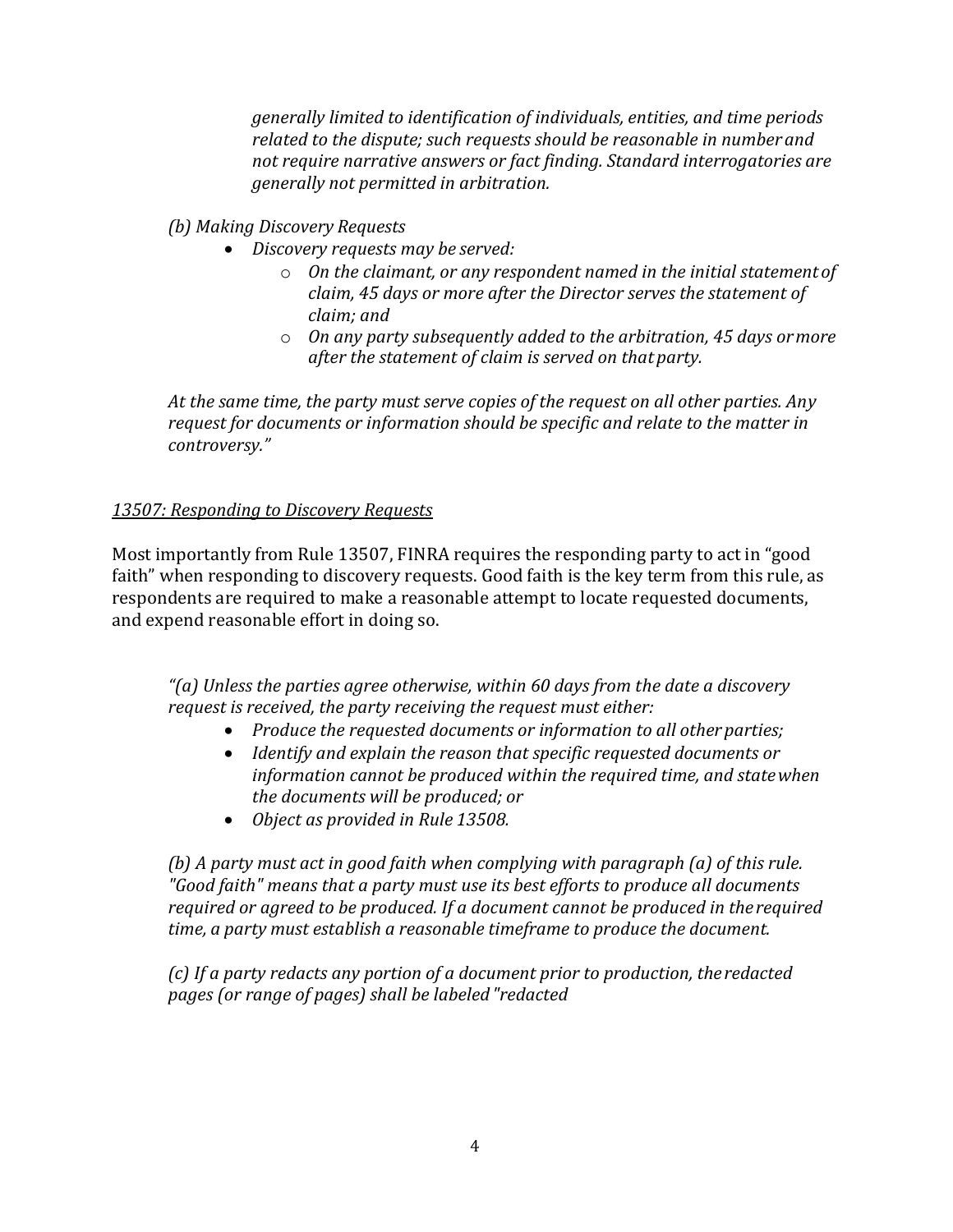## **FINRA Mediation**

In addition to arbitration, FINRA provides a process for mediation, an informal, but highly effective and flexible method of resolving disputes. In this process, the mediator's role is to guide the parties toward their own resolution outside of arbitration. Through joint sessions and separate caucuses with parties, the mediator helps both sides define the issues clearly, understand each other's position and move closer to resolution.

A typical mediation progresses through the following stages:

## *1. Initiation of Mediation*

In order to pursue mediation, both parties must consent to the mediation process. This is done through the filing of a Request to Mediate prior to the opening of arbitration hearings. However, if the matter is already in arbitration, the parties may contact their arbitration administrator for a referral to mediation.

## *2. Mediator Selection*

After the parties agree to the mediation process, they must select their mediator. FINRA mediators have subject-matter expertise, so that parties may select a mediator who is knowledgeable in the areas of controversy that are the subject of the dispute. Thus, mediators can often give each side an expert, and unbiased, view of the strengths and weaknesses of the overall case. They may also discuss with the parties what might happen if the dispute does not settle and proceeds to arbitration.

#### *3. Mediation Sessions*

The parties will learn what takes place at a mediation session. Most often, mediations start with a joint session used to set the ground rules and an agenda. The joint session also helps define the issues and determines the parties' positions. Generally, during the process, parties move to separate caucuses. In these caucuses, the mediator will carry messages offers, counter offers, questions, demands, and proposals between both sides to help the parties move closer to resolution.

## *4. Settlement*

After negotiations in mediation sessions, a settlement occurs if the parties resolve their dispute. Settlement by mediation is often beneficial to both parties as the mediation process is much less time consuming than the arbitration process and allows for discussion and negotiation between the parties.

## *5. Impasse*

Impasse occurs if the parties do not settle their dispute. If a settlement is not reached, the claimant has the right to take the dispute to arbitration.

## **The Author**

Robert D. Lawson serves as the President and Chief Compliance Officer of Barrington Capital Management, Inc., a Registered Investment Advisory Firm and Insurance Agency. Mr. Lawson has over 30 years of experience in the financial services industry during which time he has served as a FINRA Registered Securities & Options Principal, Registered Representative, Investment Adviser Representative, Compliance Officer,